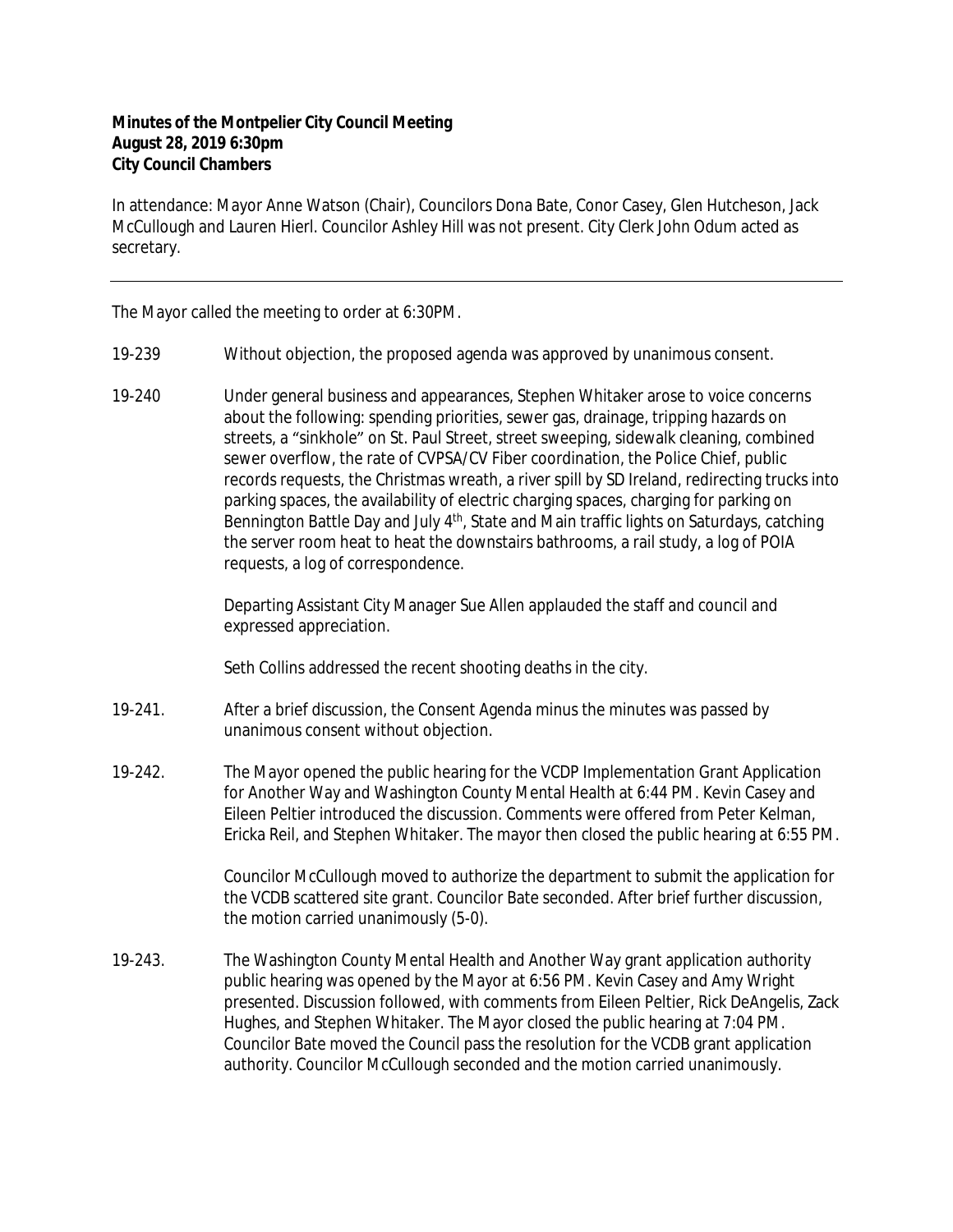19-244. The Homelessness Task Force discussion was opened. Comments were offered by Stephen Whitaker and Bob Buchanan. Councilor Bate moved the Council adopt the proposal as the task force's initial charge to be revisited in 3 months when the Council receives its report. Councilor Hutcheson seconded. After further discussion, the motion carried unanimously.

> The following candidates for appointment to the task force addressed the Council: Zack Hughes, Ericka Reil, Dawn Little, Rhonna Gable, Bob Buchanan and Jonathan Goddard. Yvonne Byrd spoke on behalf of Travis Hill. Further comments were offered by Stephen Whitaker and Peter Kelman.

Councilor McCullough moved, pursuant to VSA sec 313(a), that the Council enter into executive session to discuss the appointment of a public officer or officers. Councilor Casey seconded and the motion carried unanimously at 7:35.

Councilor McCullough moved to return to open session. Councilor Bate seconded and the motion carried unanimously at 8:01.

Councilor Hutcheson moved the following be appointed to the Homelessness task Force: Will Eberle, Travis Hill, Zach Hughes, Ericka Reil, Ken Russell, Stephen Whitaker, and Dawn Little. Councilor Bate seconded and the motion carried unanimously.

Councilor Bate moved that Councilor Hutcheson be appointed as the Council representative on the Task Force. Councilor Casey seconded, and the motion carried unanimously after a brief discussion.

19-245. A discussion of intersections at Barre and Main, School and Main, and Memorial and Main was opened by Corey Line and Sophie Sauve. Comments were offered by Joe Castellano. Stephen Whitaker and Seth Collins. Tom McArdle participated in discussion.

> Councilor Hutcheson moved the Council approve final draft report with the suggested alternative to look at a roundabout at the School and Main street intersection. Councilor McCullough seconded.

> Councilor Casey moved to amend the motion to remove the Main Street bicycle amenities. Councilor Hierl seconded. On a vote of 2-3 (Councilors Casey and Hierl aye, all other nay), the motion failed.

The underlying motion carried unanimously.

The Mayor called a recess at 9:31. The Council reconvened at 9:37.

19-247. At 9:38, the Mayor opened the public hearing on proposed revisions to Ordinance Chapter 8, Animals & Fowl. Kevin Finke and Rosie Krueger commented. After discussion, the public hearing was closed at 9:53. Councilor McCullough moved to set the 2<sup>nd</sup> public hearing at a date to be recommended by staff. Councilor Hutcheson seconded and the motion carried unanimously.